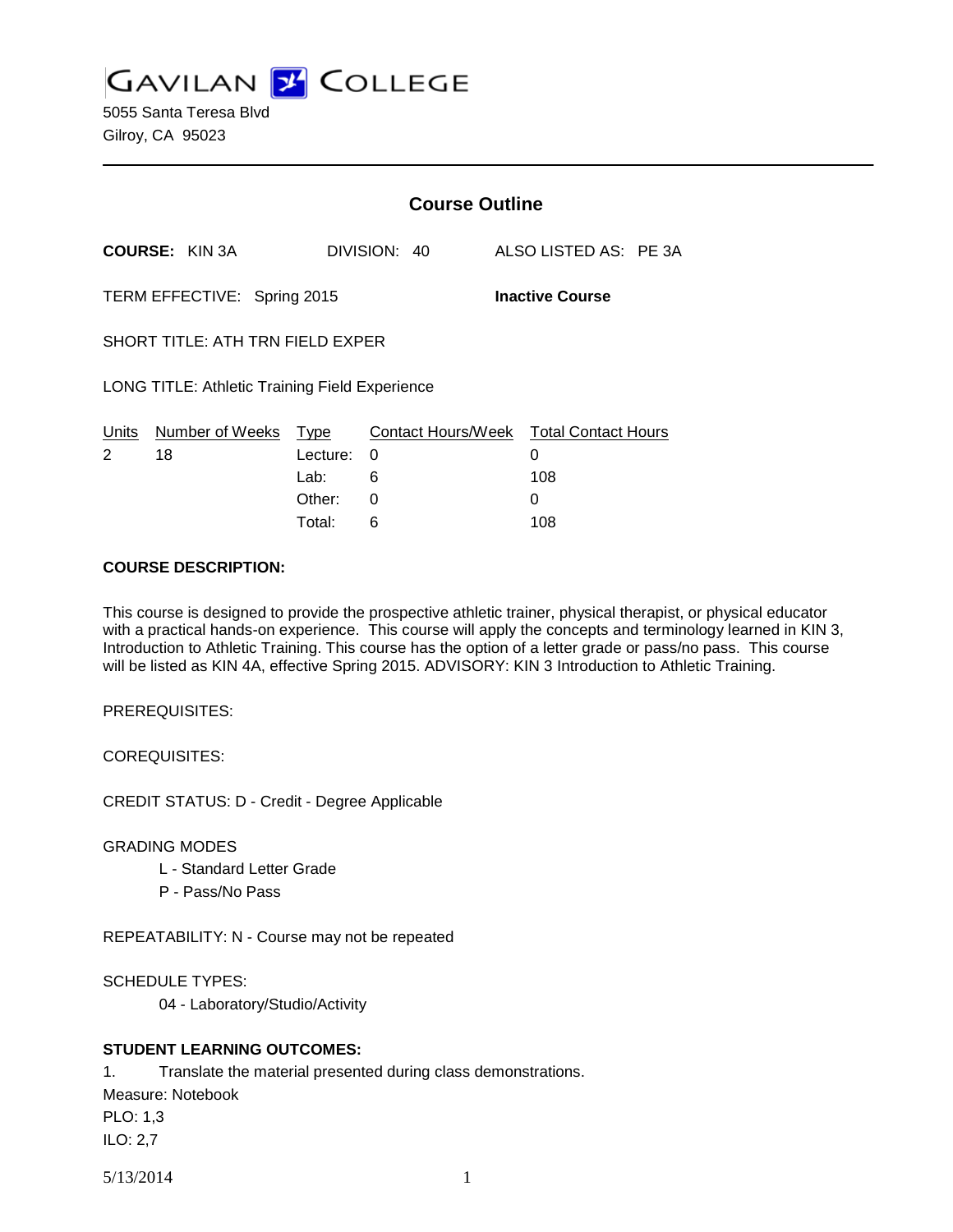GE-LO:

Year assessed or anticipated year of assessment: S 2010

2. Apply the information and skills presented in class; including assessing the injury (gathering a history and performing palpation), performing general and specific testing, formulating a treatment plan, and then utilizing modalities. Apply techniques of elastic wrap and sports taping as appropriate. Measure: Practical Exam, Demonstration

PLO: 3,5,7

ILO: 2,7,1,4

GE-LO:

Year assessed or anticipated year of assessment: S 2010

3. Identify the skeletal system and soft tissue anatomy as it relates to athletic injuries.

Measure: Written Exam, Practical Exam, Demonstration

PLO: 5,7

ILO: 7,2,1

GE-LO:

Year assessed or anticipated year of assessment: S 2010

# **CONTENT, STUDENT PERFORMANCE OBJECTIVES, OUT-OF-CLASS ASSIGNMENTS**

Curriculum Approval Date: 05/12/2014

6 Hours

An overview of athletes in season, including their history, will be presented. Injuries specific to athletes will be presented as well as a skeletal review.

SPO: Students will be able to identify injuries specific to the field of athletics.

6 Hours

A review of training room operating procedures will be presented. Students will establish a schedule for coverage of training room rehabilitation programs and athletic team practices.

SPO: Training room operating procedures will be recognized and described by the students.

12 Hours

Coverage of the training room and the athletic practices will continue. A presentation on the practical application of medical terminology will be presented. A review of game situation injury recognition will take place. Handouts will be provided.

SPO: Students will be able to apply the medical terminology during training room and athletic practices. They will be able to analyze an injury and discuss the course of treatment.

6 Hours

Continue coverages. Introduce injury report writing and medical HIPPA laws.

SPO: Using a mock situation, students will be able to correctly prepare an injury report. They will be able to discuss the medical HIPPA laws and how they apply in an athletic training setting.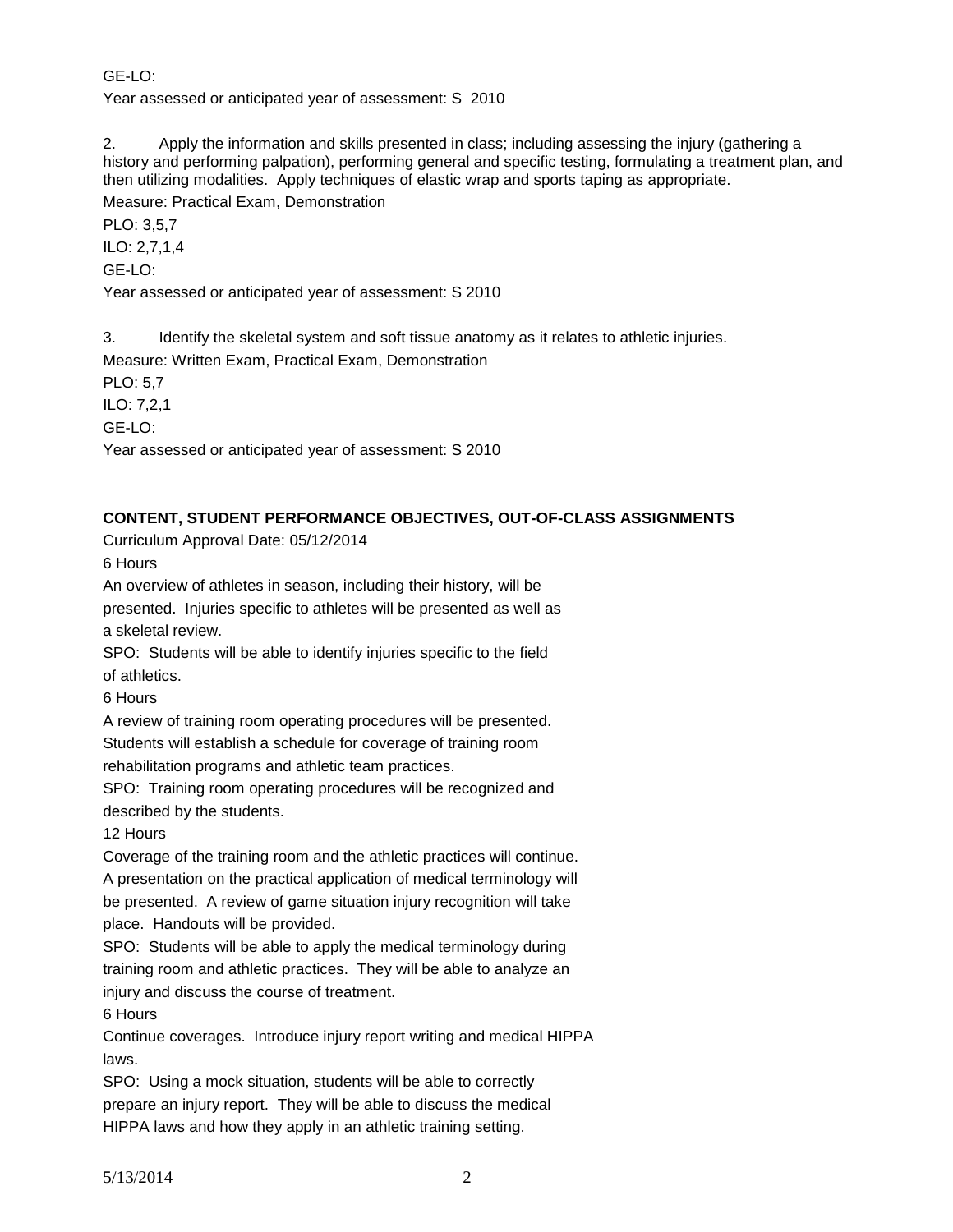# 6 Hours

Continue coverage assignments. Collect notebooks to gauge student progress. Review for midterm.

SPO: Students will be able to explain the material contained in their notebook.

6 Hours

Midterm (both practical and written). Continue coverage of the training room and athletic practices and games.

6 Hours

Visitation to another athletic facility. Observation of another certified athletic trainer.

SPO: Students will be able to compare and contrast settings, both from a facility and personnel standpoint.

12 Hours

Begin presentation and application of therapeutic modalities.

Therapeutic exercise protocols will begin. Handouts will be provided. Continue coverages.

SPO: Students will practice the use of therapeutic modalities. They

will be able to demonstrate the correct use of the equipment.

6 Hours

Continue coverages. Begin review of semester. Prepare for written and practical mock exam. Handouts given.

SPO: Students will be able to apply the skills and knowledge learned throughout the semester on a mock exam.

12 Hours

Continue coverages, including the use of various therapeutic

modalities. Review practical application of athletic training as

related to general care of athletic injuries.

SPO: Students will continue to recognize, describe, and demonstrate treatment for injuries specific to athletics.

6 Hours

Review of taping skills. Continue practice of these skills as

required. Coverage of athletic practices/games and the training room continues.

SPO: Students will be able to demonstrate the proper taping skills required for various athletic injuries and/or treatments.

12 Hours

Review of all information/skills presented throughout the semester in preparation for the final. Continue coverages as needed. Turn in required notebook.

SPO: Students will be able to apply the skills and knowledge learned throughout the semester in practical situations.

2 Hours

Final.

Note:

The students who repeat this class will gain an expanded educational experience in skills or proficiencies by supervised repetition and practice within the class period. By repeating this course the student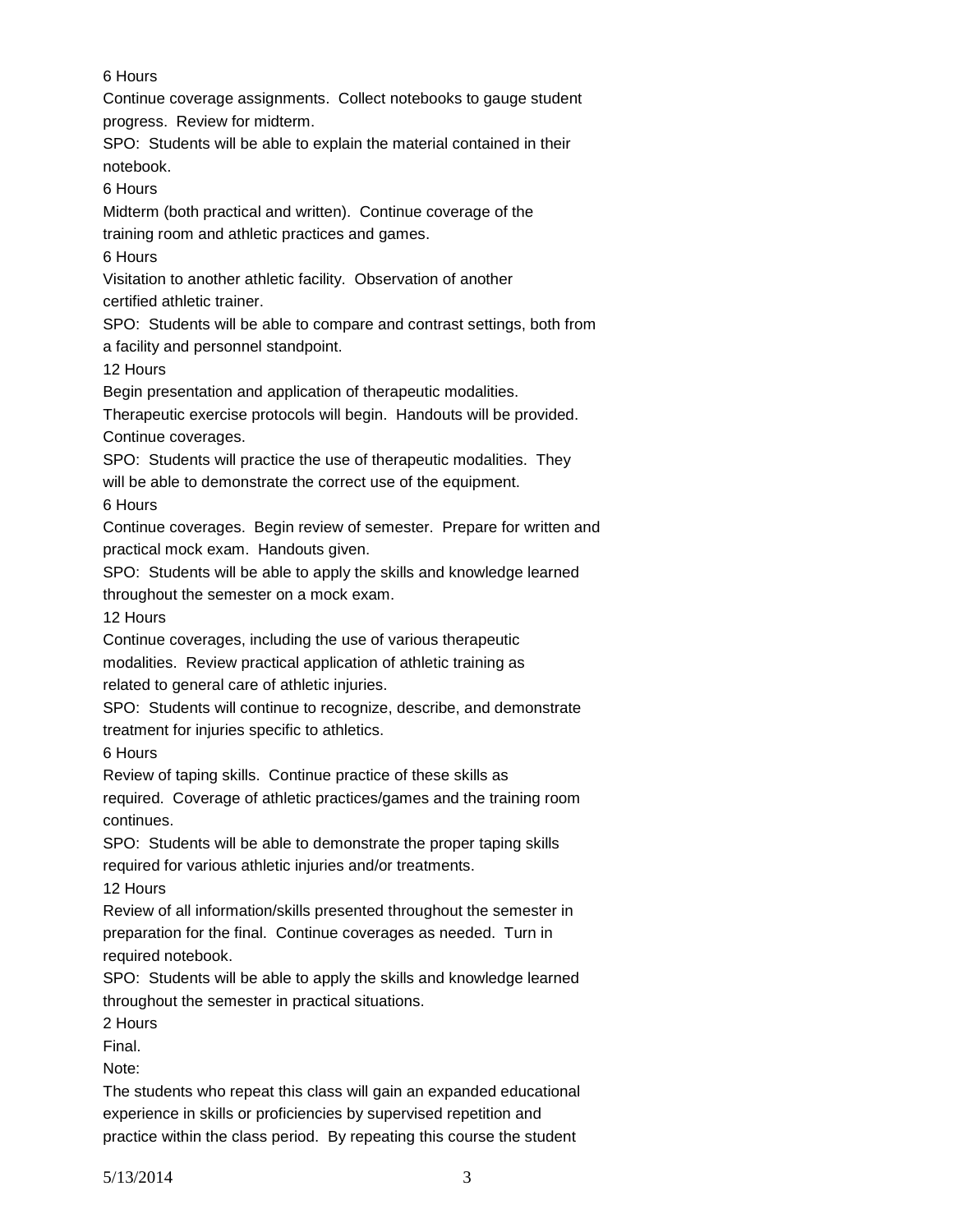will demonstrate an increasing level of skill in taping and the use of modalities. They will also improve their ability to recognize, assess, and treat sport specific injuries. For the students who repeat this class, the opportunity will be provided to work with a variety of athletic teams and situations.

## **METHODS OF INSTRUCTION:**

Discussion, demonstration, guided practice, small group interaction.

### **METHODS OF EVALUATION:**

The types of writing assignments required: Lab reports The problem-solving assignments required: Field work The types of skill demonstrations required: Field work Other: Situational question and response The types of objective examinations used in the course: Multiple choice Other: Written simulation questions and response Other category: None The basis for assigning students grades in the course: Writing assignments: 5% - 15% Problem-solving demonstrations: 10% - 25% Skill demonstrations: 35% - 45% Objective examinations: 20% - 30% Other methods of evaluation: 0% - 0%

## **REPRESENTATIVE TEXTBOOKS:**

Required: Prentice, William E., Arnheim's Principles of Athletic Training: A Competency-Based Approach, 14th Edition, McGraw-Hill, 2011, or other appropriate college level text. ISBN: 13 9780073523736 Reading level of text, Grade: 14th Verified by: Gloria Curtis

#### **ARTICULATION and CERTIFICATE INFORMATION**

Associate Degree: CSU GE: IGETC: CSU TRANSFER: Transferable CSU, effective 201170 UC TRANSFER: Not Transferable

#### **SUPPLEMENTAL DATA:**

Basic Skills: N